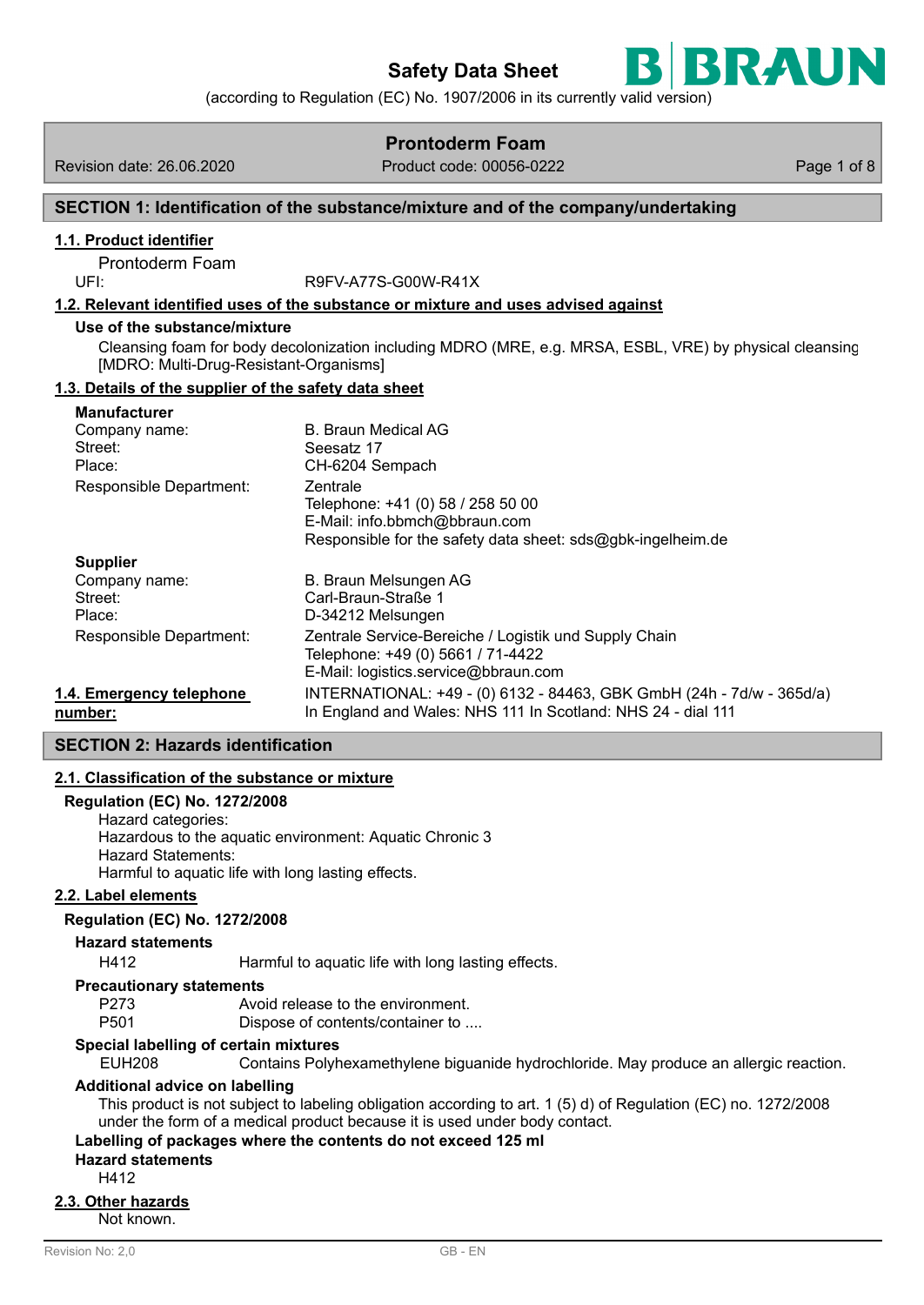

(according to Regulation (EC) No. 1907/2006 in its currently valid version)

# **Prontoderm Foam**

Revision date: 26.06.2020 Product code: 00056-0222 Page 2 of 8

# **SECTION 3: Composition/information on ingredients**

# **3.2. Mixtures**

Aqueous solution **Chemical characterization**

#### **Hazardous components**

| CAS No     | Chemical name                                                                                                                                                                                |                              |                  |                 |  |  |
|------------|----------------------------------------------------------------------------------------------------------------------------------------------------------------------------------------------|------------------------------|------------------|-----------------|--|--|
|            | EC No                                                                                                                                                                                        | <b>IREACH No</b><br>Index No |                  |                 |  |  |
|            | <b>GHS Classification</b>                                                                                                                                                                    |                              |                  |                 |  |  |
| 9002-92-0  | Dodecan-1-ol, ethoxylated                                                                                                                                                                    |                              |                  |                 |  |  |
|            | 500-002-6                                                                                                                                                                                    |                              | 01-2119968561-30 |                 |  |  |
|            | Acute Tox. 4, Eye Irrit. 2, Aquatic Acute 1 (M-Factor = 1), Aquatic Chronic 1 (M-Factor = 1); H302<br>H319 H400 H410                                                                         |                              |                  |                 |  |  |
| 27083-27-8 | Polyhexamethylene biguanide hydrochloride                                                                                                                                                    |                              |                  | $0,1 - 50,25\%$ |  |  |
|            |                                                                                                                                                                                              | 616-207-00-X                 |                  |                 |  |  |
|            | Carc. 2, Acute Tox. 2, Acute Tox. 4, Eye Dam. 1, Skin Sens. 1B, STOT RE 1, Aquatic Acute 1<br>(M-Factor = 10), Aquatic Chronic 1 (M-Factor = 10); H351 H330 H302 H318 H317 H372 H400<br>H410 |                              |                  |                 |  |  |

Full text of H and EUH statements: see section 16.

# **SECTION 4: First aid measures**

#### **4.1. Description of first aid measures**

#### **General information**

Data of item 4 do partly not refer to the use and the regular employing of the product (in this sense consult package leaflet and expert information), but to liberation of major amounts in case of accidents and irregularities.

Remove and wash contaminated clothing before re-use.

If you feel unwell, seek medical advice.

#### **After inhalation**

Move to fresh air in case of accidental inhalation of fumes from overheating or combustion. In the event of symptoms refer for medical treatment.

#### **After contact with skin**

Consult a doctor if skin irritation persists.

#### **After contact with eyes**

Rinse thoroughly with plenty of water, also under the eyelids. If eye irritation persists, consult a specialist.

#### **After ingestion**

Rinse out mouth and give plenty of water to drink. Never give anything by mouth to an unconscious person. Seek medical treatment immediately. Induce vomiting only upon the advice of a physician.

## **4.2. Most important symptoms and effects, both acute and delayed**

Contact with eyes may cause irritation. Repeated or prolonged skin contact may cause allergic reactions with susceptible persons.

# **4.3. Indication of any immediate medical attention and special treatment needed**

Treat symptoms.

#### **SECTION 5: Firefighting measures**

# **5.1. Extinguishing media**

#### **Suitable extinguishing media**

Product does not burn, fire-extinguishing activities according to surrounding.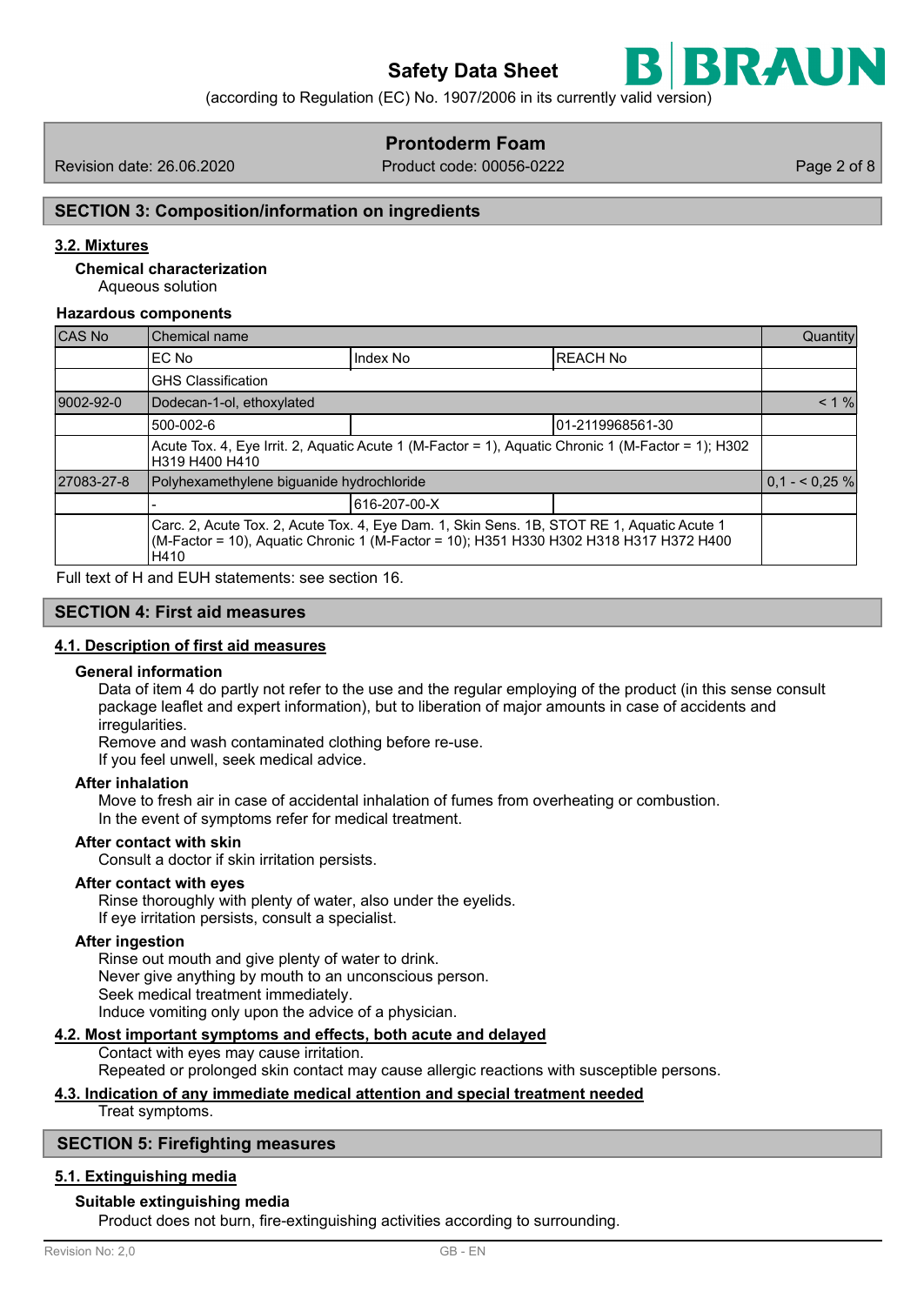

# **Prontoderm Foam**

Revision date: 26.06.2020 Product code: 00056-0222 Page 3 of 8

# **Unsuitable extinguishing media**

Full water jet

# **5.2. Special hazards arising from the substance or mixture**

Fire may produce:

Irritant/corrosive, flammable as well as toxic distillation gases (carbonization gases).

## **5.3. Advice for firefighters**

Use breathing apparatus with independent air supply.

#### **Additional information**

Cool containers at risk with water spray jet. Fire residues and contaminated firefighting water must be disposed of in accordance with the local regulations.

# **SECTION 6: Accidental release measures**

## **6.1. Personal precautions, protective equipment and emergency procedures**

In case of vapour formation use respirator. Avoid contact with skin, eyes and clothing. Ensure adequate ventilation.

#### **6.2. Environmental precautions**

Do not discharge into the drains/surface waters/ground water.

## **6.3. Methods and material for containment and cleaning up**

Soak up with inert absorbent material (e.g. sand, silica gel, acid binder, universal binder). Shovel into suitable container for disposal.

#### **6.4. Reference to other sections**

Observe protective instructions (see Sections 7 and 8). Information for disposal see section 13.

#### **SECTION 7: Handling and storage**

#### **7.1. Precautions for safe handling**

#### **Advice on safe handling**

Keep container tightly closed. When using do not eat, drink or smoke. Avoid contact with eyes.

#### **Advice on protection against fire and explosion**

No special protective measures against fire required.

#### **7.2. Conditions for safe storage, including any incompatibilities**

# **Requirements for storage rooms and vessels**

Keep only in original container.

**Further information on storage conditions**

Keep away from food, drink and animal feeding stuffs.

## **7.3. Specific end use(s)**

Cleansing foam for body decolonization including MDRO (MRE, e.g. MRSA, ESBL, VRE) by physical cleansing

## **SECTION 8: Exposure controls/personal protection**

#### **8.1. Control parameters**

### **Additional advice on limit values**

This product does not contain any substances for which a Workplace Exposure Limit has been set in concentrations above the limits.

# **8.2. Exposure controls**

#### **Protective and hygiene measures**

Data of item 8 do partly not refer to the use and the regular employing of the product (in this sense consult package leaflet and expert information), but to liberation of major amounts in case of accidents and irregularities.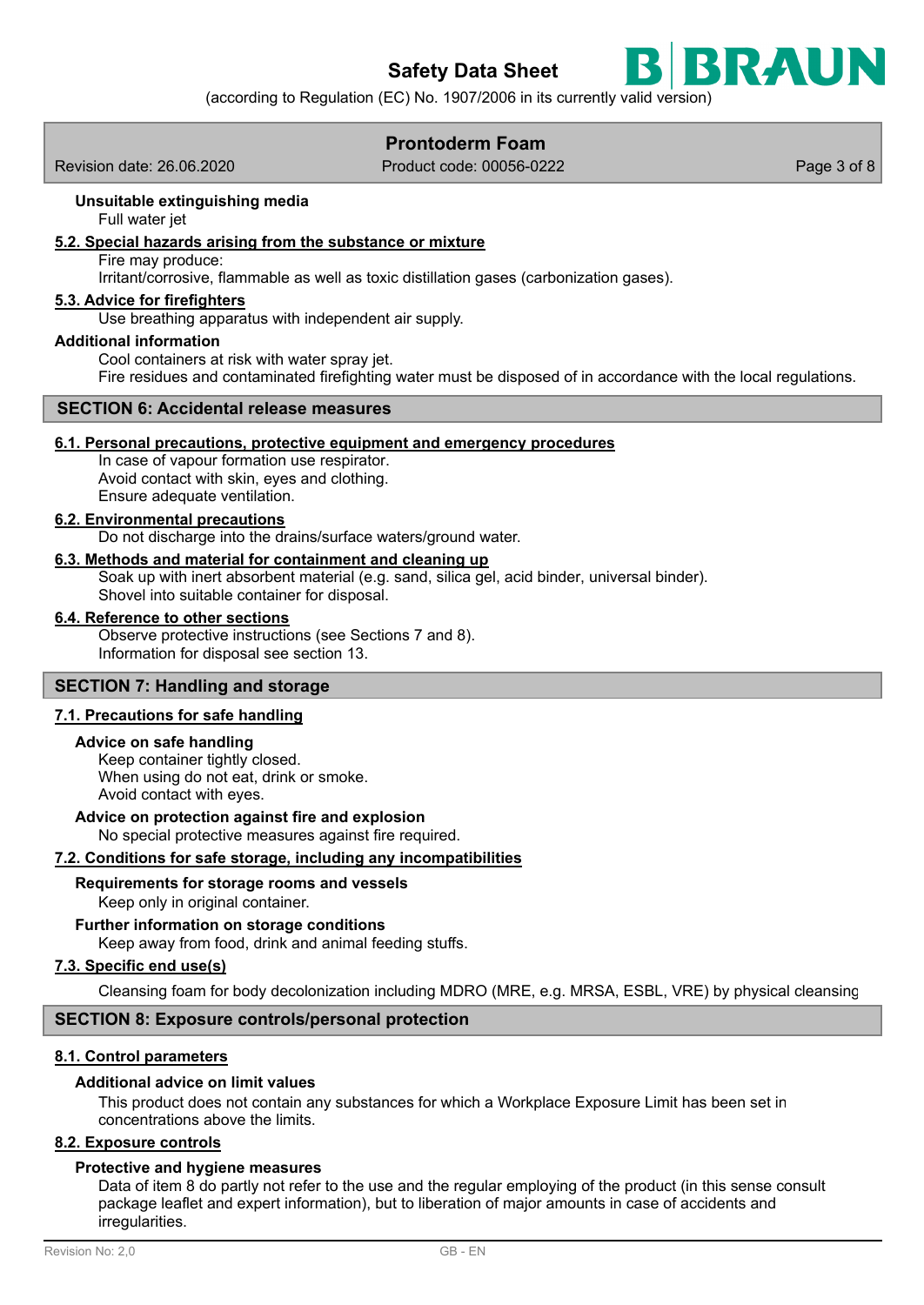

(according to Regulation (EC) No. 1907/2006 in its currently valid version)

|                                                                                                                                                                                                                                                                                                                                                                                          | <b>Prontoderm Foam</b>                                |             |
|------------------------------------------------------------------------------------------------------------------------------------------------------------------------------------------------------------------------------------------------------------------------------------------------------------------------------------------------------------------------------------------|-------------------------------------------------------|-------------|
| Revision date: 26.06.2020                                                                                                                                                                                                                                                                                                                                                                | Product code: 00056-0222                              | Page 4 of 8 |
| When using do not eat, drink or smoke.<br>Avoid contact with the eyes.<br>Remove and wash contaminated clothing before re-use.<br><b>Eye/face protection</b><br>No special protective equipment required.<br><b>Hand protection</b><br>No special protective equipment required.<br><b>Skin protection</b><br>No special protective equipment required.<br><b>Respiratory protection</b> |                                                       |             |
| No special protective equipment required.                                                                                                                                                                                                                                                                                                                                                |                                                       |             |
| <b>SECTION 9: Physical and chemical properties</b>                                                                                                                                                                                                                                                                                                                                       |                                                       |             |
| 9.1. Information on basic physical and chemical properties                                                                                                                                                                                                                                                                                                                               |                                                       |             |
| Physical state:<br>Colour:<br>Odour:<br>pH-Value (at 20 °C):                                                                                                                                                                                                                                                                                                                             | Liquid<br>Colourless<br>Characteristic<br>$5,0 - 7,5$ |             |
| Changes in the physical state                                                                                                                                                                                                                                                                                                                                                            |                                                       |             |
| Melting point:<br>Initial boiling point and boiling range:<br>Sublimation point:<br>Softening point:                                                                                                                                                                                                                                                                                     | n.d.<br>n.d.<br>n.a.<br>n.d.                          |             |
| Flash point:<br>Sustaining combustion:<br><b>Flammability</b>                                                                                                                                                                                                                                                                                                                            | n.a.<br>Not sustaining combustion                     |             |
| Solid:<br>Gas:                                                                                                                                                                                                                                                                                                                                                                           | n.a.<br>n.a.                                          |             |
| <b>Explosive properties</b><br>The product is not explosive.                                                                                                                                                                                                                                                                                                                             |                                                       |             |
| Lower explosion limits:<br>Upper explosion limits:                                                                                                                                                                                                                                                                                                                                       | n.a.<br>n.a.                                          |             |
| Ignition temperature:                                                                                                                                                                                                                                                                                                                                                                    | n.a.                                                  |             |
| <b>Auto-ignition temperature</b><br>Solid:<br>Gas:                                                                                                                                                                                                                                                                                                                                       | n.a.<br>n.a.<br>n.d.                                  |             |
| Decomposition temperature:<br><b>Oxidizing properties</b><br>Not oxidising.                                                                                                                                                                                                                                                                                                              |                                                       |             |
| Vapour pressure:                                                                                                                                                                                                                                                                                                                                                                         | n.d.                                                  |             |
| Density (at 20 °C):<br>Bulk density:<br>Water solubility:<br>(at 20 $^{\circ}$ C)                                                                                                                                                                                                                                                                                                        | $0,997 - 1,007$ g/cm <sup>3</sup><br>n.a.<br>Miscible |             |
| Solubility in other solvents                                                                                                                                                                                                                                                                                                                                                             |                                                       |             |
| n.d.<br>Partition coefficient:                                                                                                                                                                                                                                                                                                                                                           | n.d.                                                  |             |
| Viscosity / dynamic:                                                                                                                                                                                                                                                                                                                                                                     | n.d.                                                  |             |
| Viscosity / kinematic:                                                                                                                                                                                                                                                                                                                                                                   | n.d.                                                  |             |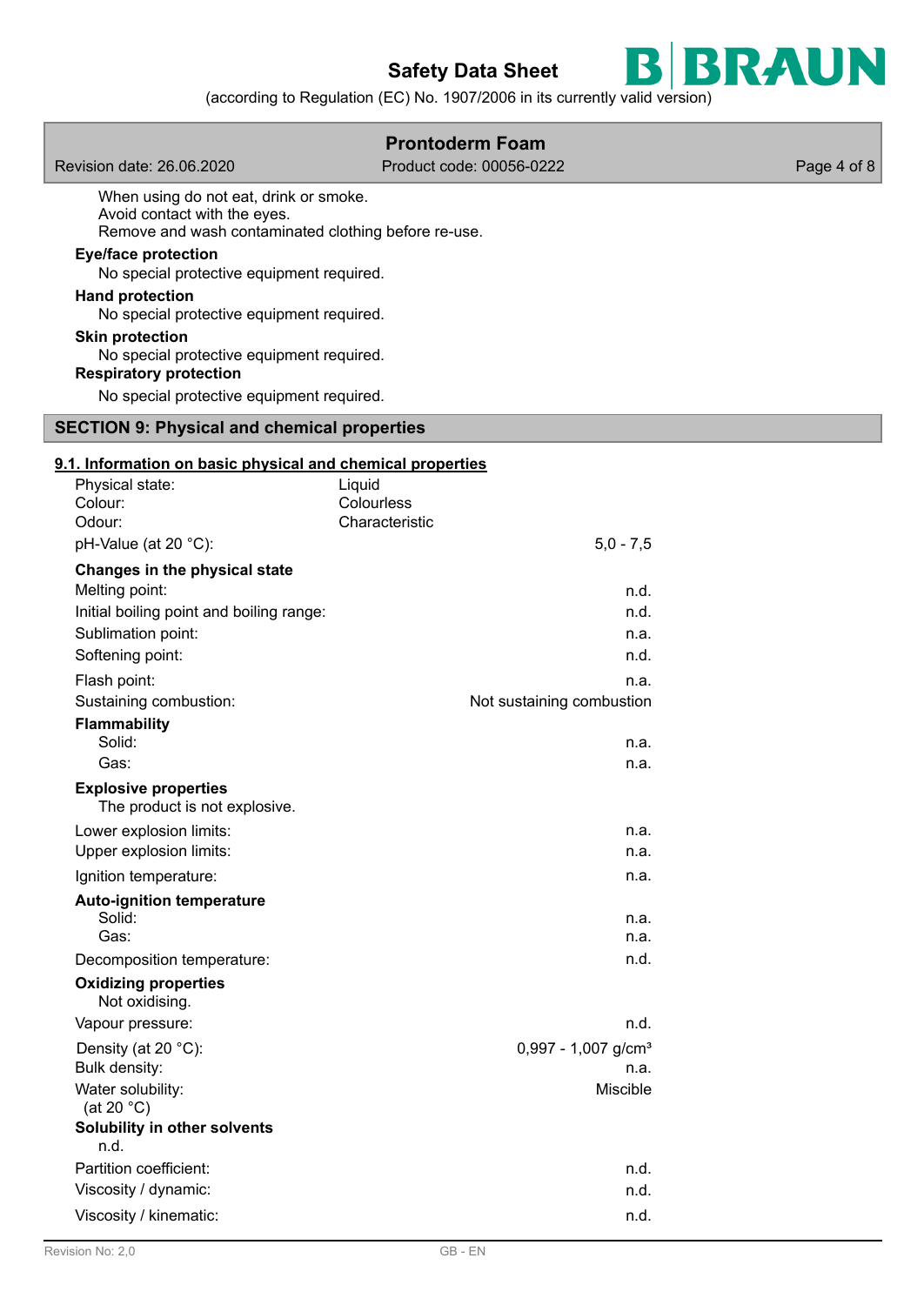

(according to Regulation (EC) No. 1907/2006 in its currently valid version)

|                                           | Revision date: 26.06.2020                                                                                                                                                                                                                                                                                                                                                                                                                                                                                                                          |                     |        | <b>Prontoderm Foam</b><br>Product code: 00056-0222 |        | Page 5 of 8 |
|-------------------------------------------|----------------------------------------------------------------------------------------------------------------------------------------------------------------------------------------------------------------------------------------------------------------------------------------------------------------------------------------------------------------------------------------------------------------------------------------------------------------------------------------------------------------------------------------------------|---------------------|--------|----------------------------------------------------|--------|-------------|
| Flow time:                                |                                                                                                                                                                                                                                                                                                                                                                                                                                                                                                                                                    |                     |        |                                                    | n.d.   |             |
| Vapour density:                           |                                                                                                                                                                                                                                                                                                                                                                                                                                                                                                                                                    |                     |        |                                                    | n.d.   |             |
| Evaporation rate:                         |                                                                                                                                                                                                                                                                                                                                                                                                                                                                                                                                                    |                     |        |                                                    | n.d.   |             |
|                                           | Solvent separation test:                                                                                                                                                                                                                                                                                                                                                                                                                                                                                                                           |                     |        |                                                    | $0\%$  |             |
| Solvent content:                          |                                                                                                                                                                                                                                                                                                                                                                                                                                                                                                                                                    |                     |        |                                                    | 0%     |             |
| 9.2. Other information                    |                                                                                                                                                                                                                                                                                                                                                                                                                                                                                                                                                    |                     |        |                                                    |        |             |
| No data available                         |                                                                                                                                                                                                                                                                                                                                                                                                                                                                                                                                                    |                     |        |                                                    |        |             |
|                                           | <b>SECTION 10: Stability and reactivity</b>                                                                                                                                                                                                                                                                                                                                                                                                                                                                                                        |                     |        |                                                    |        |             |
| 10.1. Reactivity<br><b>Acute toxicity</b> | No decomposition if stored and applied as directed.<br>10.2. Chemical stability<br>Stable under normal conditions.<br>10.3. Possibility of hazardous reactions<br>No hazardous reactions known.<br>10.4. Conditions to avoid<br>To avoid thermal decomposition, do not overheat.<br>10.5. Incompatible materials<br>No materials to be especially mentioned.<br>10.6. Hazardous decomposition products<br>No hazardous decomposition products known.<br><b>SECTION 11: Toxicological information</b><br>11.1. Information on toxicological effects |                     |        |                                                    |        |             |
|                                           | Based on available data, the classification criteria are not met.<br>No toxicological data available.                                                                                                                                                                                                                                                                                                                                                                                                                                              |                     |        |                                                    |        |             |
| <b>CAS No</b>                             | Chemical name                                                                                                                                                                                                                                                                                                                                                                                                                                                                                                                                      |                     |        |                                                    |        |             |
|                                           | Exposure route                                                                                                                                                                                                                                                                                                                                                                                                                                                                                                                                     | Dose                |        | Species                                            | Source | Method      |
| 9002-92-0                                 | Dodecan-1-ol, ethoxylated                                                                                                                                                                                                                                                                                                                                                                                                                                                                                                                          |                     |        |                                                    |        |             |
|                                           | oral                                                                                                                                                                                                                                                                                                                                                                                                                                                                                                                                               | <b>ATE</b><br>mg/kg | 500    |                                                    |        |             |
| 27083-27-8                                | Polyhexamethylene biguanide hydrochloride                                                                                                                                                                                                                                                                                                                                                                                                                                                                                                          |                     |        |                                                    |        |             |
|                                           | oral                                                                                                                                                                                                                                                                                                                                                                                                                                                                                                                                               | LD50<br>mg/kg       | 501    | Rat (female)                                       |        |             |
|                                           | dermal                                                                                                                                                                                                                                                                                                                                                                                                                                                                                                                                             | LD50<br>ma/ka       | > 5000 | Rat                                                |        |             |

#### **Irritation and corrosivity**

Based on available data, the classification criteria are not met.

#### **Sensitising effects**

Contains Polyhexamethylene biguanide hydrochloride. May produce an allergic reaction.

#### **Carcinogenic/mutagenic/toxic effects for reproduction**

inhalation vapour  $ATE$  0,5 mg/l inhalation (4 h) aerosol $|$ LC50 0,37 mg/l Rat

Based on available data, the classification criteria are not met.

Animal tests have shown that polyhexanide constitutes no carcinogenic or teratogenic risk to human being.

#### **STOT-single exposure**

Based on available data, the classification criteria are not met.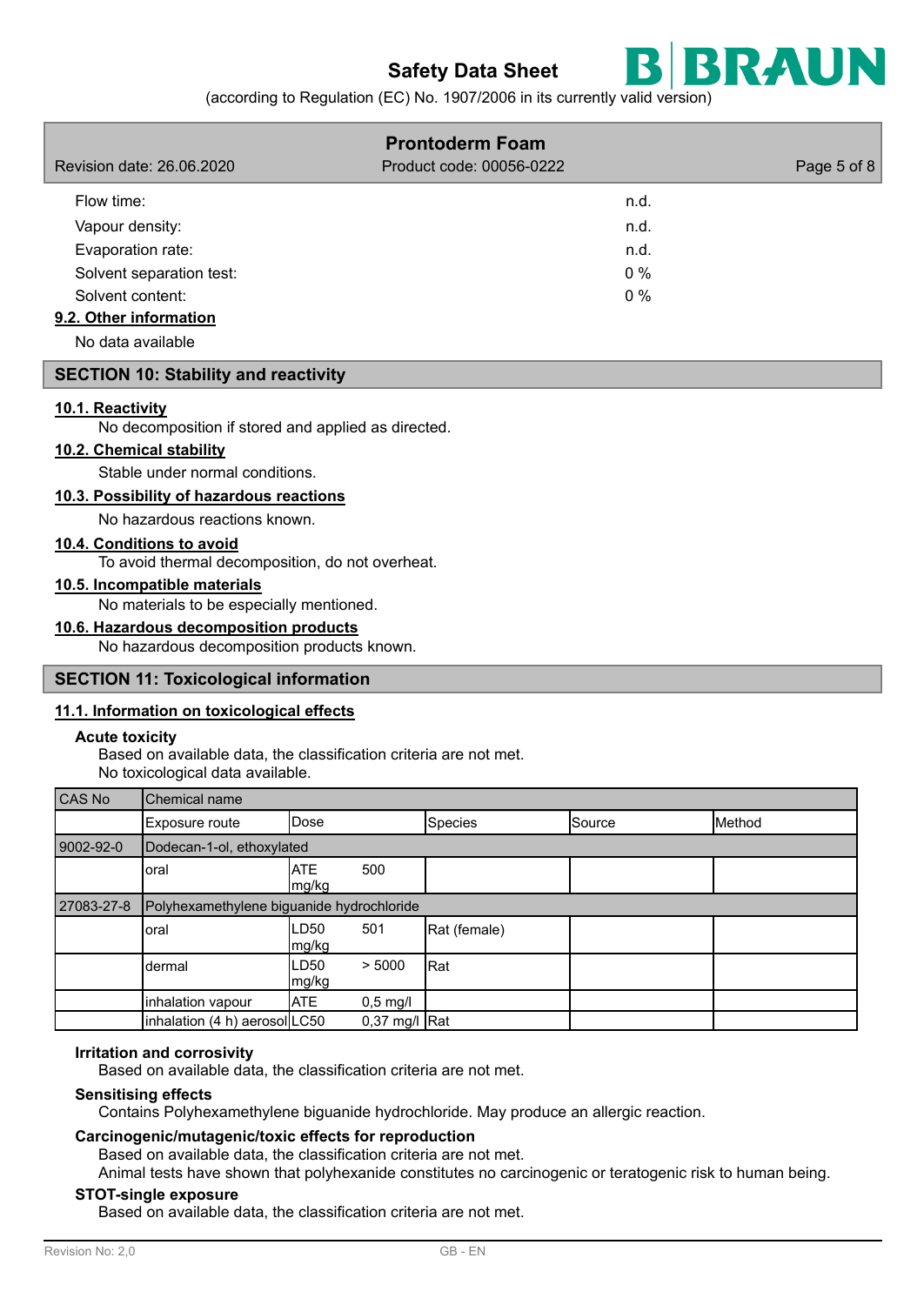

# **Prontoderm Foam**

Revision date: 26.06.2020 Product code: 00056-0222 Page 6 of 8

BRAUN

#### **STOT-repeated exposure**

Based on available data, the classification criteria are not met.

#### **Aspiration hazard**

Based on available data, the classification criteria are not met.

#### **Additional information on tests**

Classification in compliance with the assessment procedure specified in the Regulation (EC) no 1272/2008.

# **Practical experience**

#### **Other observations**

Contact with eyes may cause irritation.

#### **SECTION 12: Ecological information**

#### **12.1. Toxicity**

Ecological data are not available. Harmful to aquatic life with long lasting effects.

| <b>CAS No</b> | Chemical name                             |                           |        |  |                                        |                 |                 |
|---------------|-------------------------------------------|---------------------------|--------|--|----------------------------------------|-----------------|-----------------|
|               | Aquatic toxicity                          | Dose                      |        |  | [h]   [d] Species                      | <b>I</b> Source | IMethod         |
| 27083-27-8    | Polyhexamethylene biguanide hydrochloride |                           |        |  |                                        |                 |                 |
|               | Acute fish toxicity                       | <b>LC50</b><br>mq/l       | 0,026  |  | 96 hOncorhynchus mykiss                |                 |                 |
|               | Acute algae toxicity                      | ErC <sub>50</sub><br>mq/l | 0.0191 |  | 72 hlPseudokirchneriela<br>subcapitata |                 | OECD 201        |
|               | Acute crustacea toxicity EC50             | mg/l                      | 0.09   |  | 48 hDaphnia magna                      |                 | OECD 202        |
|               | Crustacea toxicity                        | <b>NOEC</b><br>mg/l       | 0,0084 |  | 21 d Daphnia magna                     |                 | <b>OECD 211</b> |

### **12.2. Persistence and degradability**

No data available

## **12.3. Bioaccumulative potential**

No data available

### **12.4. Mobility in soil**

No data available

#### **12.5. Results of PBT and vPvB assessment**

According to Regulation (EC) No 1907/2006 (REACH) none of the substances, contained in this product are a PBT / vPvB substance.

#### **12.6. Other adverse effects**

Low hazard to waters.

#### **Further information**

Do not flush into surface water or sanitary sewer system.

### **SECTION 13: Disposal considerations**

### **13.1. Waste treatment methods**

#### **Disposal recommendations**

Can be disposed of as a solid waste or burned in a suitable installation subject to local regulations.

#### **List of Wastes Code - residues/unused products**

070699 WASTES FROM ORGANIC CHEMICAL PROCESSES; wastes from the MFSU of fats, grease, soaps, detergents, disinfectants and cosmetics; wastes not otherwise specified

#### **Contaminated packaging**

Empty containers should be taken for local recycling, recovery or waste disposal.

Contaminated packaging should be emptied as far as possible and after appropriate cleansing may be taken for reuse.

Packaging that cannot be cleaned should be disposed of like the product.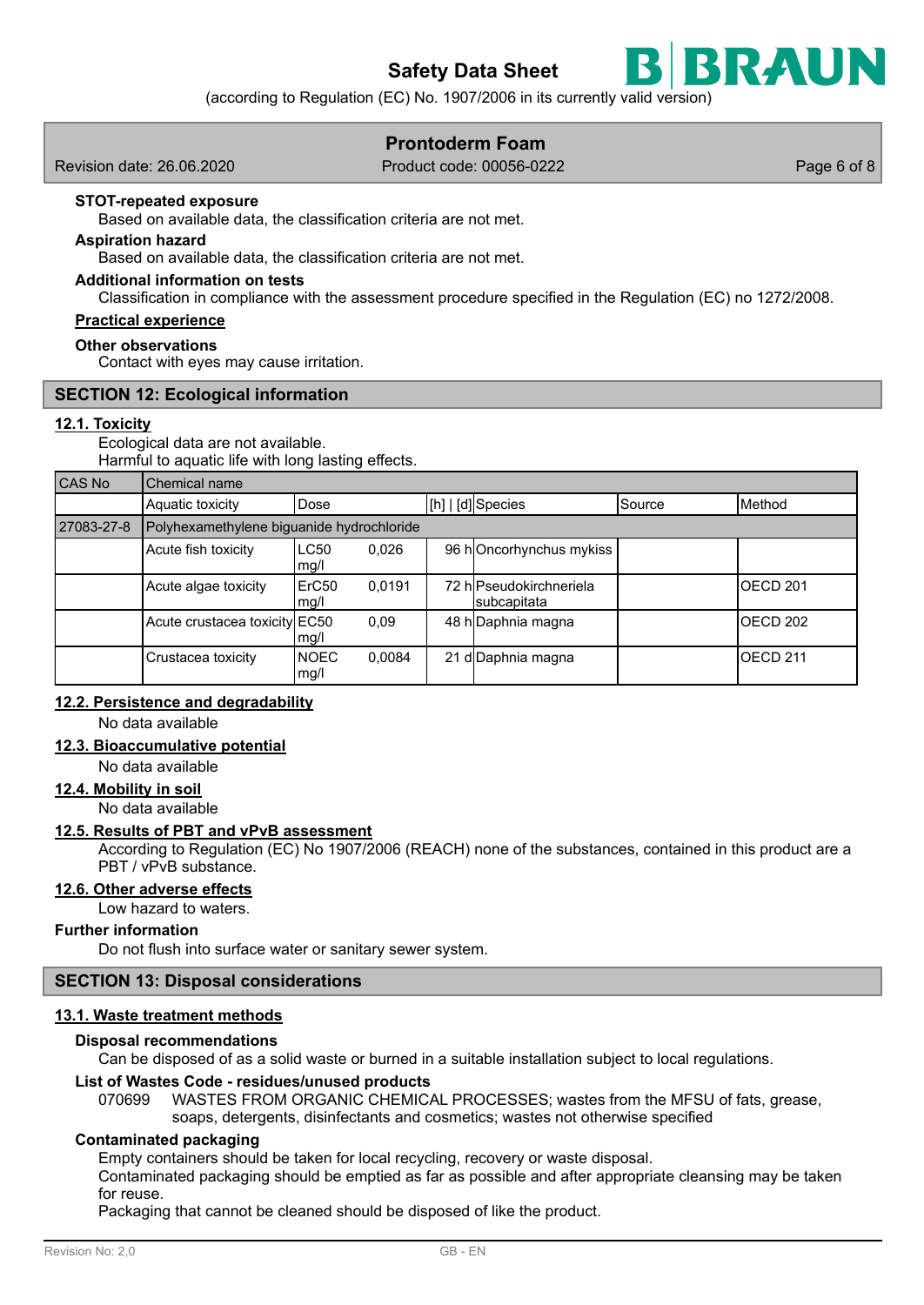

(according to Regulation (EC) No. 1907/2006 in its currently valid version)

# **Prontoderm Foam**

Revision date: 26.06.2020 Product code: 00056-0222 Page 7 of 8

# **SECTION 14: Transport information**

**Land transport (ADR/RID) 14.1. UN number:** No dangerous good in sense of this transport regulation. **14.2. UN proper shipping name:** No dangerous good in sense of this transport regulation. **14.3. Transport hazard class(es):** No dangerous good in sense of this transport regulation. **14.4. Packing group:** No dangerous good in sense of this transport regulation. **Inland waterways transport (ADN) 14.1. UN number:** No dangerous good in sense of this transport regulation. **14.2. UN proper shipping name:** No dangerous good in sense of this transport regulation. **14.3. Transport hazard class(es):** No dangerous good in sense of this transport regulation. **14.4. Packing group:** No dangerous good in sense of this transport regulation. **Marine transport (IMDG) 14.1. UN number:** No dangerous good in sense of this transport regulation. **14.2. UN proper shipping name:** No dangerous good in sense of this transport regulation. **14.3. Transport hazard class(es):** No dangerous good in sense of this transport regulation. **14.4. Packing group:** No dangerous good in sense of this transport regulation. **Air transport (ICAO-TI/IATA-DGR) 14.1. UN number:** No dangerous good in sense of this transport regulation. **14.2. UN proper shipping name:** No dangerous good in sense of this transport regulation. **14.3. Transport hazard class(es):** No dangerous good in sense of this transport regulation. **14.4. Packing group:** No dangerous good in sense of this transport regulation. **14.5. Environmental hazards** ENVIRONMENTALLY HAZARDOUS: no **14.6. Special precautions for user** No dangerous good in sense of this transport regulation. **14.7. Transport in bulk according to Annex II of Marpol and the IBC Code** No dangerous good in sense of this transport regulation. **SECTION 15: Regulatory information 15.1. Safety, health and environmental regulations/legislation specific for the substance or mixture EU regulatory information** 2004/42/EC (VOC): 0 % Information according to 2012/18/EU Not subject to 2012/18/EU (SEVESO III)

# (SEVESO III): **National regulatory information**

## **15.2. Chemical safety assessment**

For this substance a chemical safety assessment has not been carried out.

# **SECTION 16: Other information**

#### **Abbreviations and acronyms**

ADR = Accord européen relatif au transport international des marchandises Dangereuses par Route

RID = Règlement concernant le transport international ferroviaire de marchandises dangereuses

ADN = Accord européen relatif au transport international des marchandises dangereuses par voie de navigation intérieure IMDG = International Maritime Code for Dangerous Goods

IATA/ICAO = International Air Transport Association / International Civil Aviation Organization

MARPOL = International Convention for the Prevention of Pollution from Ships

IBC-Code = International Code for the Construction and Equipment of Ships Carrying Dangerous Chemicals in Bulk